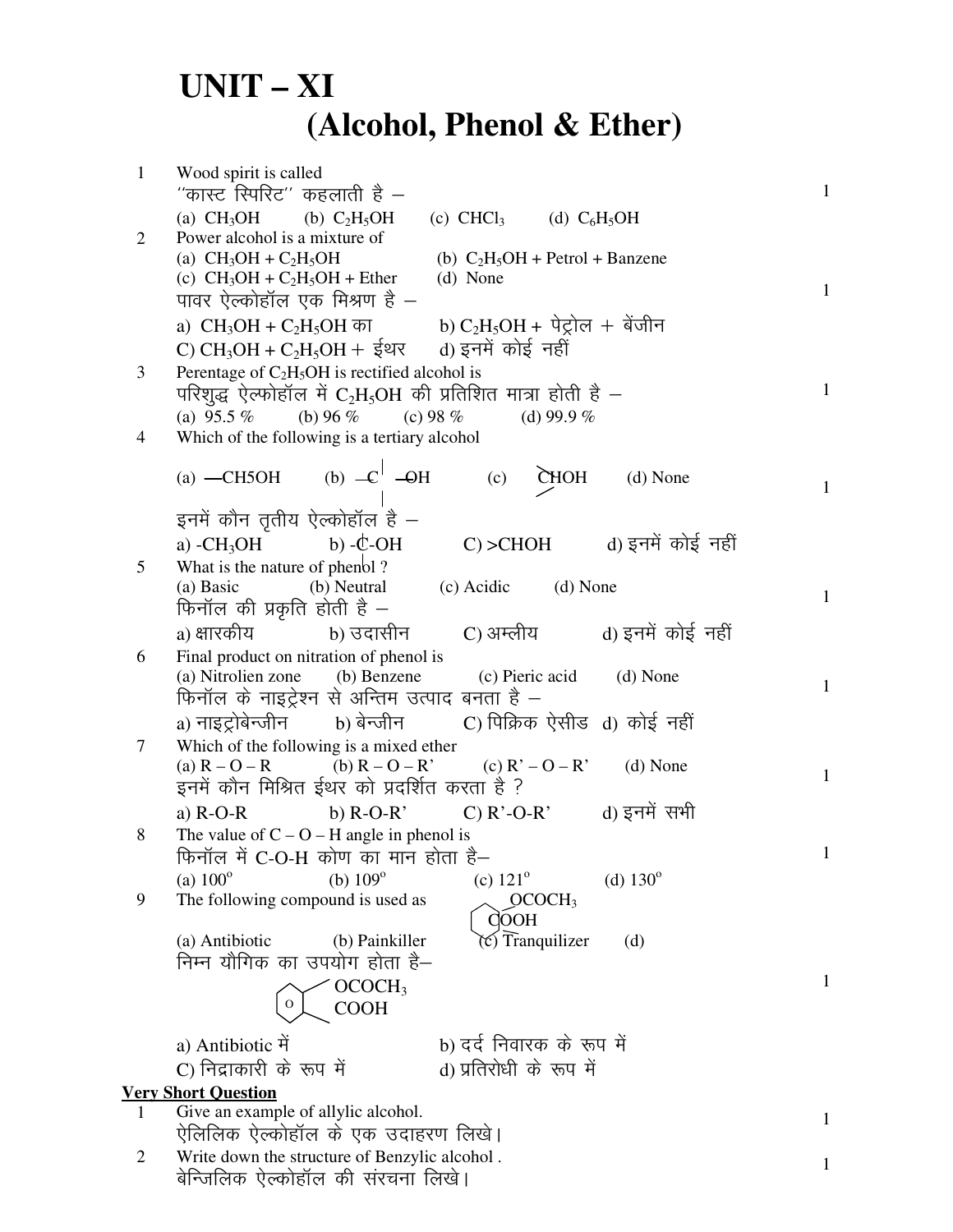| 3              | Write down the general formula of alcohol.<br>ऐल्कोहॉल का सामान्य सूत्र लिखे।                                                                | $\mathbf{1}$   |
|----------------|----------------------------------------------------------------------------------------------------------------------------------------------|----------------|
| 4              | Name two alcohols of industrial importance.<br>दो औद्योगिक महत्व के ऐल्कोहॉलो के नाम लिखे।                                                   | $\mathbf{1}$   |
| 5              | Complete the following reaction<br>निम्न अभिक्रिया को पूरा करें –                                                                            |                |
|                | OН<br>+ $3H_2 \frac{N_1}{325}$                                                                                                               | $\mathbf{1}$   |
| 6              | Why higher ethers are in solulete in water?<br>उच्च ईथर पानी में अधुलनशील क्यों होते हैं ?                                                   | $\mathbf{1}$   |
| 7              | What is Power alcohol?<br>''पावर ऐल्कोहॉल'' क्या है ?                                                                                        | 1              |
| 8              | How alcohol is denatured?<br>ऐल्कोहॉल का विकृतिकरण कैसे किया जाता है ?                                                                       | $\mathbf{1}$   |
| 9              | Complete the following reaction<br>अभिक्रिया को पुरा करें –                                                                                  | $\mathbf{1}$   |
| 10             | $CH3 - CH2 - OH + SOCl2 \rightarrow$<br>How many alcoholic groups are present in glycerol?<br>ग्लिसरॉल में कितने हाइड्रॉक्सी समुह होते हैं ? | $\mathbf{1}$   |
|                | <b>Short Type Questions</b>                                                                                                                  |                |
| 1              | Write down the IUPAC name of the given compound.                                                                                             |                |
|                | (a)<br>(b)<br>दिए गए यौगिक का I.U.P.A.C. नाम लिखें ?<br>a)<br>CH <sub>3</sub><br>CH <sub>3</sub><br>$\circ$                                  | 2              |
|                | b)<br>CH <sub>3</sub><br>CH <sub>3</sub><br>OC <sub>2</sub> H <sub>5</sub>                                                                   |                |
| $\overline{2}$ | What is Williamsons synthesis?                                                                                                               | $\overline{2}$ |
| 3              | विलियमस संश्लेषण क्या है ?<br>Write down the chemical formula of A and B.<br>A औ B का रासयनिक सूत्र लिखिए                                    | $\overline{2}$ |
|                | (a) $CH_3-CH_2-Br\frac{KOH(aqu)}{2}A$<br>(b) $CH_3-CH_2-Br\frac{KOH(alc)}{Heat}$                                                             |                |
| 4              | Write down the resonating structures of phenoxide ion.<br>फेनॉक्साइड आयन की अनुनादी संरचना लिखें।                                            | $\overline{2}$ |
| 5              | Write down the structure of m-eresol and p-eresol.<br>m-cresol और p-cresol की संरचना लिखें।                                                  | $\overline{2}$ |
| 6              | Phenol is more acidic than ethanol. Explain.<br>ऐथेनॉल के अपेक्षा फिनॉल अधिक अम्लीय होता है क्यो?                                            | $\overline{2}$ |
| 7              | How will you convert phenol into nitrobenzene.<br>फिनॉल को आप नाइट्रोबेन्जीन में कैसे बदलेगें ?                                              | $\overline{2}$ |
|                |                                                                                                                                              |                |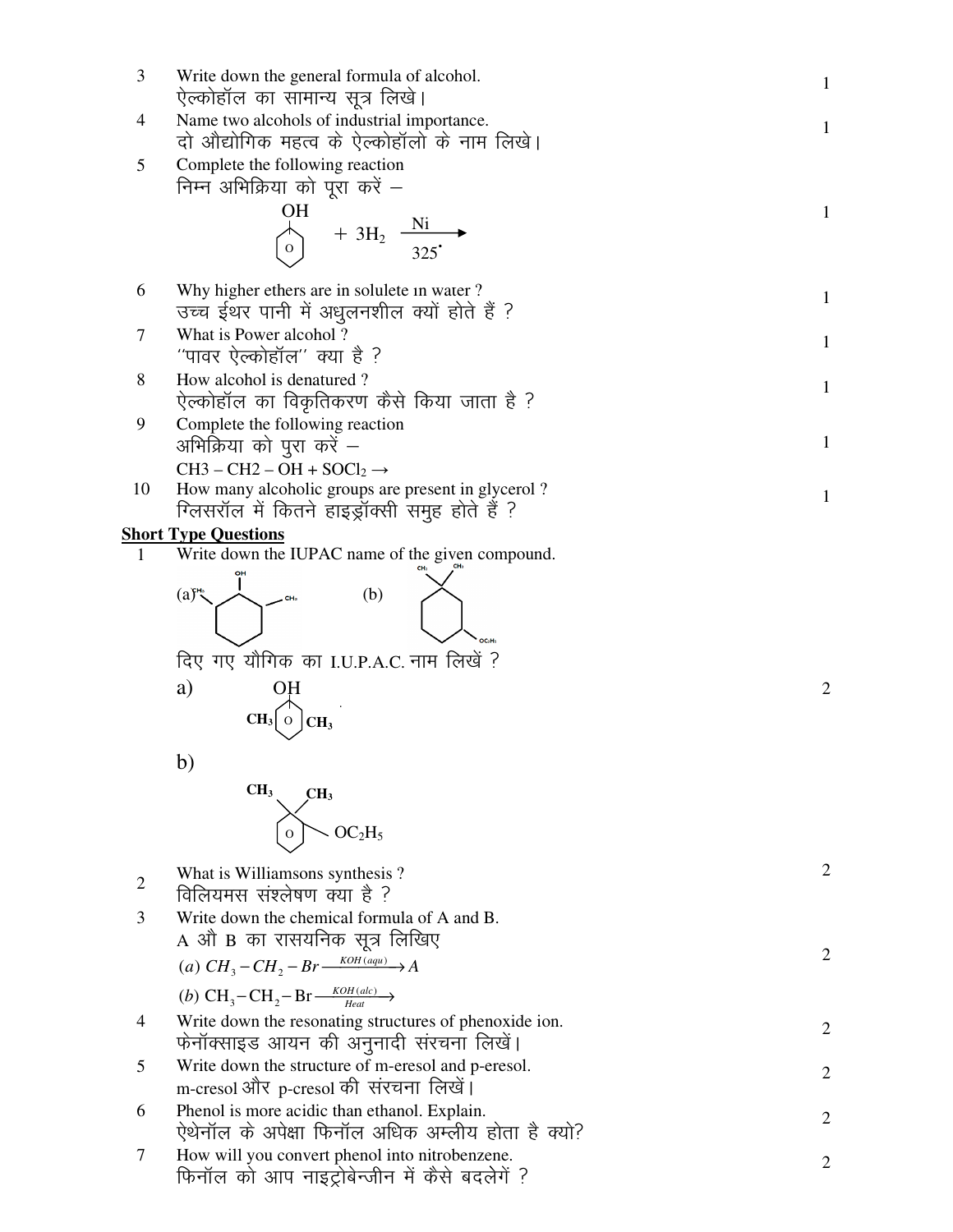| 8              | What happens when phenol is heated with a mixture of Conc HNO <sub>3</sub> and Conc                      |                |
|----------------|----------------------------------------------------------------------------------------------------------|----------------|
|                | $H2SO4$ .<br>क्या होता है जब फेनॉल को सान्द्र HNO3 और सान्द्र H2SO4 के मिश्रण के साथ                     | $\mathbf{2}$   |
|                | गर्म किया जाता है?                                                                                       |                |
| 9              | Why ether is kept in dark bottle filled up to the neck?                                                  |                |
|                | ईथर को रंगीन बोतलो में पूर्णतः भर कर क्यो रखा जाता है ?                                                  | $\overline{2}$ |
| 10             | Write down the structures of the following $-$                                                           |                |
|                | b) Di isopropyl ether<br>a) Anisole                                                                      | $\mathbf{2}$   |
|                | निम्न की संरचना लिखिए :–                                                                                 |                |
|                | b) डाईआइसो प्रोपिल ether<br><sub>a)</sub> एनिसोल                                                         |                |
| 11             | Write down Grignard reaction and explain.                                                                | $\overline{2}$ |
|                | ग्रीन्यार अभिक्रिया को लिखे और उदाहरण दें।                                                               |                |
| 12             | Explain symmetrical and unsymmetrical ether.                                                             | $\mathbf{2}$   |
|                | सममित ईथर और असममित ईथर को समझावें।                                                                      |                |
| 13             | Write down one example each of monohydric and dihydric alcohol.                                          | $\overline{2}$ |
|                | मोनो हाइड्रीक और डाइहाइड्रिक ऐक्कोहॉल के एक एक उदाहरण दे।                                                |                |
| 14             | Write down two methods of preparation of ether.<br>ईथर बनाने की दो विधि को लिखे। उदाहरण दे।              | $\mathbf{2}$   |
| 15             | How alcohol is prepared from can sugar juice?                                                            |                |
|                | गन्ने की रस से ऐल्कोहॉल कैसे बनाया जाता है ?                                                             | $\overline{2}$ |
|                | <b>Short Questions</b>                                                                                   |                |
| 1              | Write down the structural formula of monocyclic phenol having molecular formula                          |                |
|                | $C_7H_8D$ and write the IUPAC names                                                                      | 3              |
|                | आण्विक सूत्र $\rm C_7H_8O$ वाले Monocyclic phenol की संरचनाएँ तथा I.U.P.A.C.<br>नाम                      |                |
|                | लिखिए।                                                                                                   |                |
| $\overline{2}$ | Explain $1^\circ$ , $2^\circ$ and $3^\circ$ alcohol with example.                                        | 3              |
|                | प्राथमिक, द्वितीयक और तृतीयक ऐल्कोहॉल को उदाहरण देकर समझायें।                                            |                |
| 3              | Compare the structures of alcohol, phenol and ether.                                                     | 3              |
| 4              | ऐल्कोहॉल, फिनॉल और Ether की संरचना की तुलना करे।<br>(a) What happens when phenol is heated with Zn-dust? |                |
|                | (b) How will you convert phenol into salieycal dehyde?                                                   |                |
|                | a) क्या होता है जब Phenol को Zn-dust के साथ्ज्ञ गर्म किया जाता है।                                       | 3              |
|                | b) आप फिनॉल को सैलिसैल्डिहाइड में कैसे बदलेगें।                                                          |                |
| 5              | Complete the following reaction                                                                          |                |
|                | निम्न अभिक्रिया को पुरा करें।                                                                            |                |
|                | OН<br>CH <sub>3</sub><br>он                                                                              | 3              |
|                | (b)<br>(c)<br>(a)                                                                                        |                |
|                | + dil HNO3<br>+ Br2<br>$in \mathsf{CS}$<br>(aqu)                                                         |                |
|                |                                                                                                          |                |
|                | Write down the Friedel-crafts reaction with anisole and give chemical equation.                          | 3              |
| 6              | एनिसॉल के साथ होनेवाली फ्रीडेल—क्रफ्ट अभिक्रिया को लिखे और रासायनिक                                      |                |
|                | सम्मीकरण दें।                                                                                            |                |
| 7              | What do you understand by dehydration ? write down dehydration of ethyl alcohol                          |                |
|                | with example.                                                                                            | 3              |
|                | निर्जलीकरण से क्या समझते है ? एथिल ऐल्कोहॉल के निर्जलीकरण को उदाहरण                                      |                |
|                | देकर लिखें ।                                                                                             |                |
| 8              | How methanol is manufactured now a days ? Write down its two uses.                                       | 3              |
|                | वर्तमान में मेथेनॉल का उत्पादन कैने किया जाता है। इसके दो उपयोग लिखें।                                   |                |
| 9              | (a) Methanol is poisonous in nature, How?                                                                | 3              |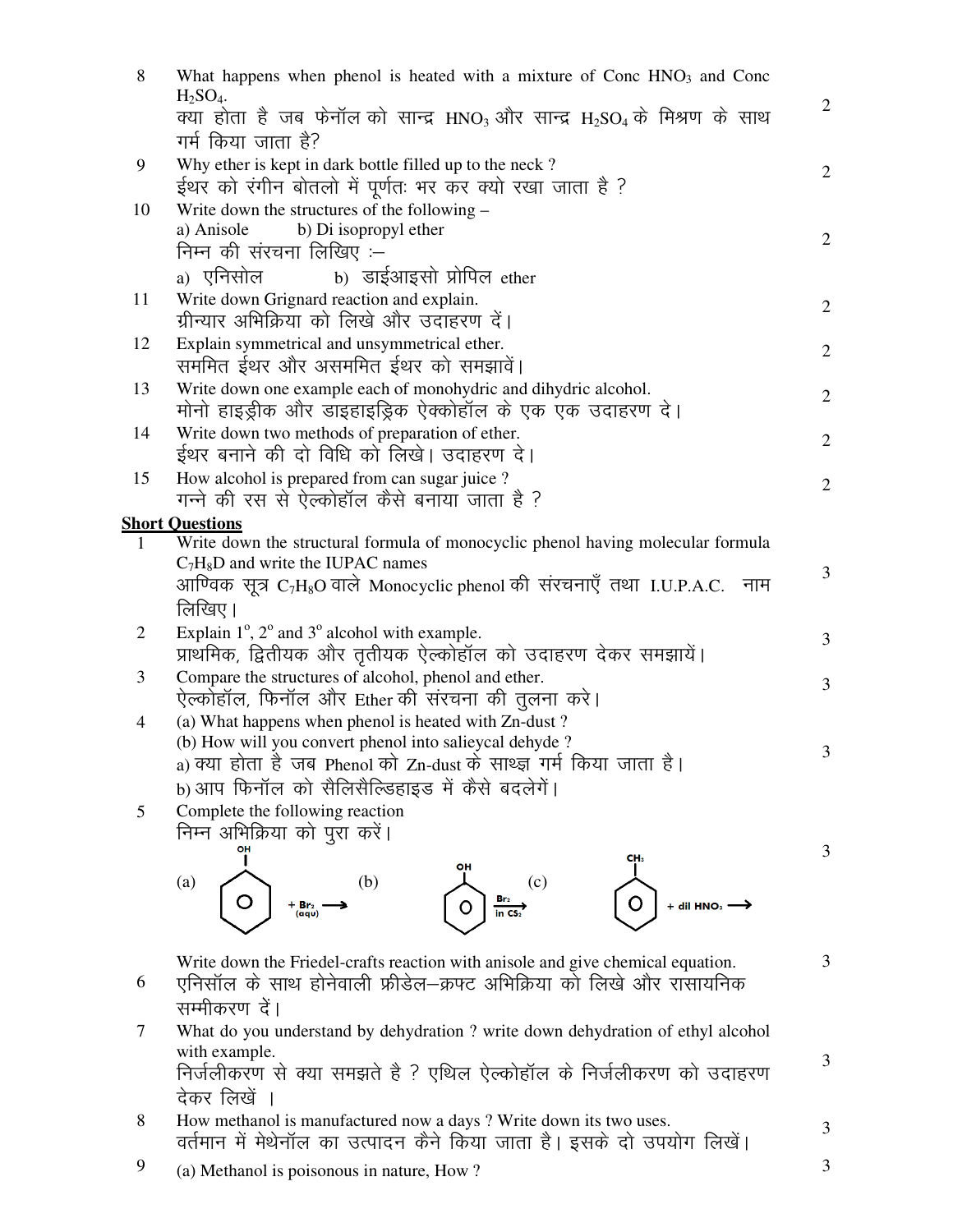|                | (b) How will you detect phenol?                                                  |   |
|----------------|----------------------------------------------------------------------------------|---|
|                | a) मेथेनॉल विषैली प्रकृति की होती है। कैसे ?                                     |   |
|                | b) फिनॉल की जाँच कैसे करेंगे ?                                                   |   |
| 10             | (a) Juice should be used immediately after extraction. Why?                      |   |
|                | (b) Continuous use of alcohol is injurious. How?                                 |   |
|                | a) Juice निकालने के बाद तुरन्त उसका सेवन करना चाहिए। क्यों ?                     | 3 |
|                | b) ऐल्कोहॉल का लगातार सेवन करना घातक है कैसे ?                                   |   |
| 11             | (a) Diethylether should not be used as anaesthetic agent. Why?                   |   |
|                | (b) write down one laboratory method of preparation of ether.                    |   |
|                | a) डाईएथिल ईथर का उपयोग निश्चेतक के रूप में नहीं होना चाहिए क्यों ?              | 3 |
|                | b) ईथर बनाने का एक प्रयोगशाला विधि का उल्लेख करें।                               |   |
| 12             | How will you separate O-Nitrophenol and p-Nitrophenol.                           |   |
|                | O- नाइट्रोफिनॉल और P- नाइट्रोफिनॉल को आप कैसे अलग करेगे ?                        | 3 |
| 13             | What do you understand by resonance? Write down the resonating structures of     |   |
|                | phenol.                                                                          | 3 |
|                | अनुनाद से क्या समझते हैं ? फिनॉल की अनुनादी संरचना लिखे।                         |   |
| 14             | (a) What happens when benzene diazonium chloride is treated with water or dilute |   |
|                | acid?                                                                            |   |
|                | (b) Most of the phenol is manufactured from which compound?                      |   |
|                | (c) Why aspirin is used in heart desease?                                        | 3 |
|                | a) क्या होता है जब बेन्जीन डाइजोनियम क्लोराइड को जल या तनु अम्ल के               |   |
|                | साथ क्रिया किराया जाता है ?                                                      |   |
|                | b) अधिकतर फिनॉल का उत्पादन किससे किया जाता है ?                                  |   |
|                | c) एस्पिटिन का उपयोग दिल की बिमारी में क्यों होता है ?                           |   |
| 15             | Write down three differents between alcohol and phenol.                          | 3 |
|                | अलकोहल और फिनॉल में तीन अंतर लिखे।                                               |   |
|                | <b>Long Questions</b>                                                            |   |
| 1              | Describe the following :-                                                        |   |
|                | 1) Kolbe Reaction 2) Reimer – Tieman Reaction                                    | 5 |
|                | निम्नलिखित का वर्णन करें।                                                        |   |
|                | 1) कोल्बे अभिक्रिया      2) रीमर – टीमैस अभिक्रिया                               |   |
| $\overline{2}$ | How will you prepare phenol from                                                 |   |
|                | a) Cholorobenzene                                                                |   |
|                | b) Benzane sulphuric acid<br>c) Benzene diazonium salt                           |   |
|                | d) Cumine                                                                        |   |
|                | निम्न से फिनॉल का विरचन कैसे करेगे ।                                             | 5 |
|                | a) क्लोरो बन्जीन से                                                              |   |
|                | b) बेंजीन सल्फोनिक अम्ल से                                                       |   |
|                | c) बेंजीन डाइजोनियम लवण से                                                       |   |
|                | d) क्योमिन से                                                                    |   |
|                |                                                                                  |   |
| 3              | How the following conversion are done<br>a) Phenol to picric acid                |   |
|                | b) Phenol to benzene                                                             |   |
|                | c) Propene to propan $-2$ – Dl                                                   |   |
|                | d) Benzyl chloride to Benzyl alcohol                                             | 5 |
|                | e) Chlorobenzene to phenol                                                       |   |
|                | निम्न परिवर्तन आप कैसे करेगें ।                                                  |   |
|                | a) फिनॉल को पिक्रिक अम्ल में                                                     |   |
|                | b) फिनॉल को बेन्जीन में                                                          |   |